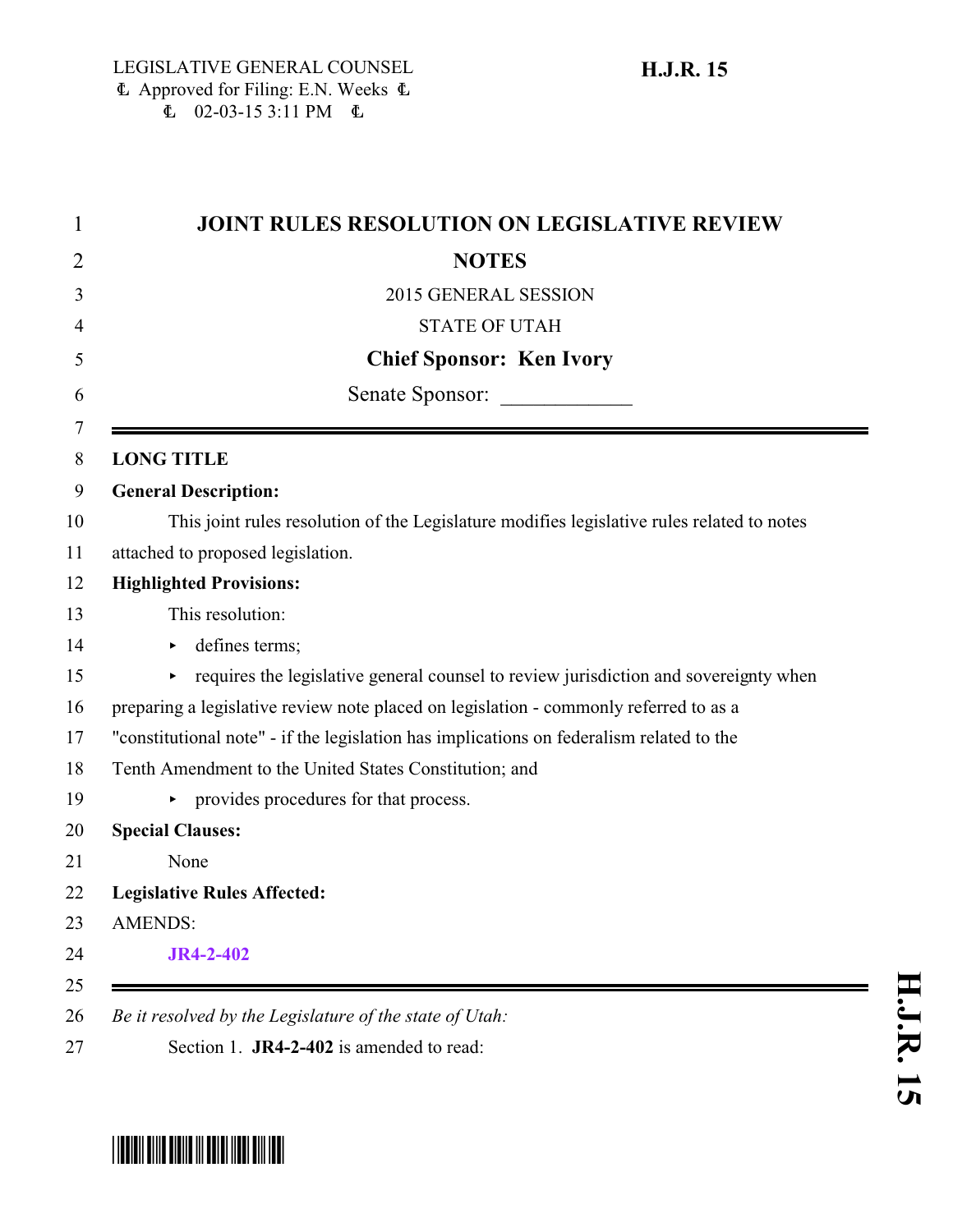| 28 | JR4-2-402. Legislative review notes.                                                                |
|----|-----------------------------------------------------------------------------------------------------|
| 29 | (1) As used in this section, "federalism implications" includes one or more of the                  |
| 30 | following:                                                                                          |
| 31 | (a) the legislation asserts, maintains, defends, limits, expands, or otherwise                      |
| 32 | substantively affects the jurisdictional power or authority of the state of Utah, including the     |
| 33 | state's ability to govern and regulate its lands and natural resources;                             |
| 34 | (b) the legislation asserts, maintains, defends, limits, expands, or otherwise                      |
| 35 | substantively affects the sovereign powers of the state of Utah, or directly regulates the state in |
| 36 | a way that interferes with a function that is essential to the state's separate and independent     |
| 37 | existence, including any of the following state sovereign powers:                                   |
| 38 | police power;<br>(i)                                                                                |
| 39 | (ii) authority to govern the health, safety, and welfare of its residents;                          |
| 40 | authority to provide for the education of its residents;<br>(iii)                                   |
| 41 | (iv) authority to protect the lives, liberties, and properties of its residents; or                 |
| 42 | another sovereign power of the state;<br>(v)                                                        |
| 43 | the legislation asserts, maintains, defends, limits, expands, or otherwise<br>(c)                   |
| 44 | substantively affects the power of the state of Utah to exercise, maintain, or defend its           |
| 45 | sovereign rights, or to otherwise serve as a check on the power of the federal government; or       |
| 46 | (d) the legislation has the effect of asserting, maintaining, defending, limiting,                  |
| 47 | expanding, or otherwise substantively affecting a function that is essential to the state of Utah's |
| 48 | separate and independent existence, unless the preemption by federal law is clear and certain       |
| 49 | because:                                                                                            |
| 50 | (i) authority for the federal preemption is found in a specific provision of the United             |
| 51 | <b>States Constitution;</b>                                                                         |
| 52 | (ii) the federal preemption does not encroach upon authority reserved to the states; and            |
| 53 | (iii) the constitutional authority for the federal preemption is necessitated by the                |
| 54 | presence of a problem of national scope.                                                            |
| 55 | $[\text{(+)}]$ (2) (a) The legislative general counsel shall place a legislative review note on the |
| 56 | legislation regarding the legislation's constitutionality and, as necessary, the legislation's      |
| 57 | federalism implications.                                                                            |
| 58 | (b) If the legislation has a federalism implication, each federalism implication shall be           |